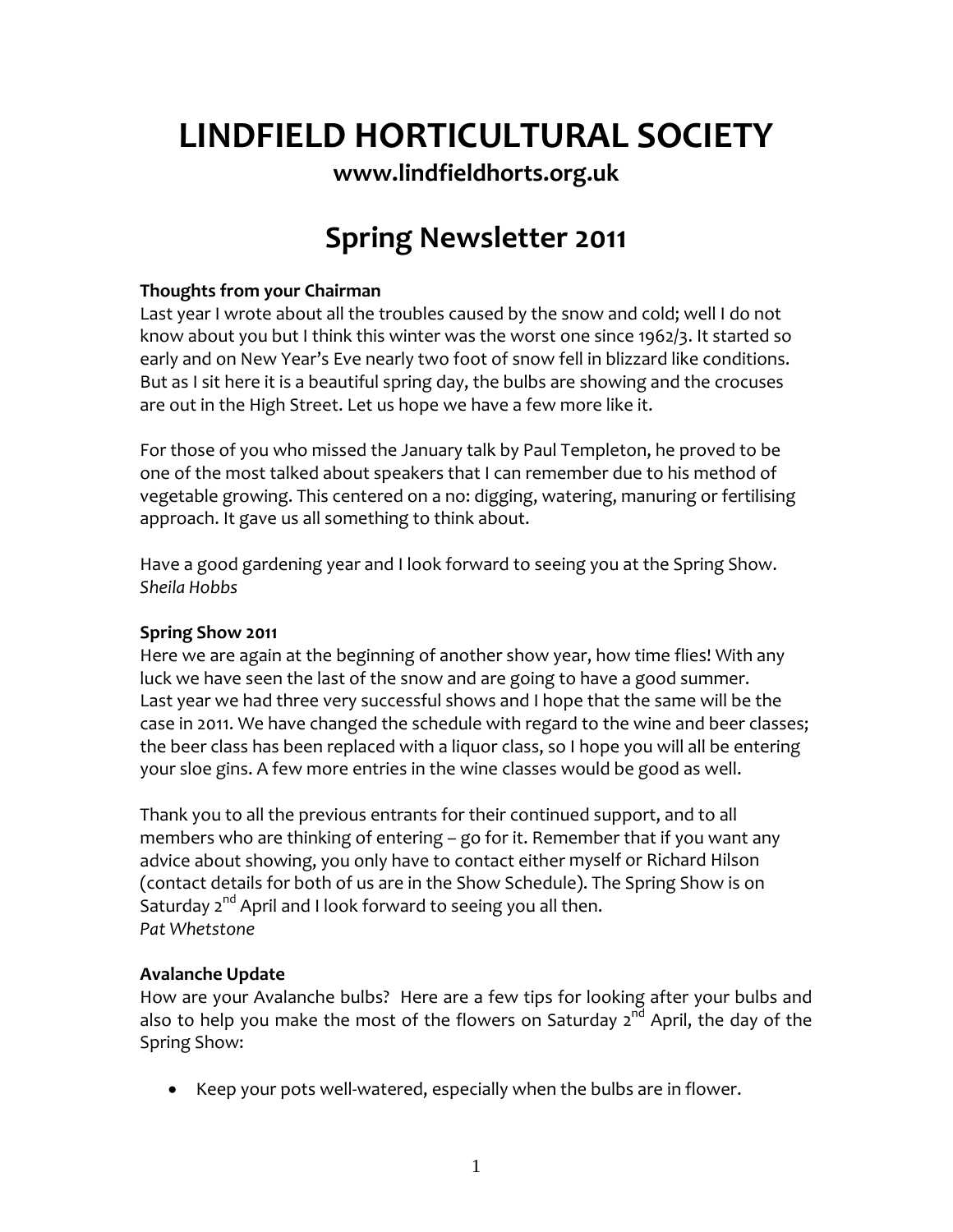- Don't expose the pots to too much warmth as this is likely to result in poorer quality blooms.
- Cut the flowers on the morning of the day before the show with a good length of stem. Place in water in a cool place out of direct sunlight.
- A couple of daffodil leaves will enhance your exhibit. Vases are provided by the Society to stage your entry. Some paper or moss used as packing in the vase will aid its presentation.

The special members' class for one stem of Avalanche is Class 10 on page 20 in the schedule. This class has been sponsored by Ron Scamp of Quality Daffodils, the suppliers of these bulbs, who has kindly donated a £10 bulb voucher which will be awarded to the winning entry. 'Rule 17' has been waived for this class to enable two or more members of the same household who purchased Avalanche bulbs from the Society to make their own individual entries.

You may have more than one stem of Avalanche to show. As it is classified as a Division 8 daffodil, you could also enter them in one or more of the following classes:

| Open Class 9      | Three stems                                                          |
|-------------------|----------------------------------------------------------------------|
| Members' Class 11 | Five blooms/stems (can be mixed with other<br>daffodil cultivars)    |
| Members' Class 16 | Three blooms/stems (can be mixed with other<br>Division 8 cultivars) |
| Members' Class 22 | One stem                                                             |

If you are a 'Novice' (a member who has not previously won a first prize in any daffodil class) you could also enter Avalanche stems in Classes 61, 62 and 67.

I hope that you have enjoyed growing these bulbs as they are one of my favourite daffodils. The scent is delightful and you could have as many as twenty florets on one stem. I am really looking forward to seeing your blooms at the Show; if you need any advice beforehand, please contact me on 440148. *Richard Hilson*

#### **Potato Competition**

As mentioned by Martin Higgins in his editorial on page 5 of this year's schedule, there will be a special potato class at the Summer Show. At the Spring Show for only £1 members will be able to purchase: one 'Winston' seed potato, a 17 litre polythene growing bag, together with a 'growing hints' sheet. 'Winston' is a first‐early variety capable of producing good sized tubers with smooth skins and shallow eyes. For these reasons, it is considered by many top exhibitors to be one of the best potato varieties for showing. By the time of the Summer Show, you will need to select your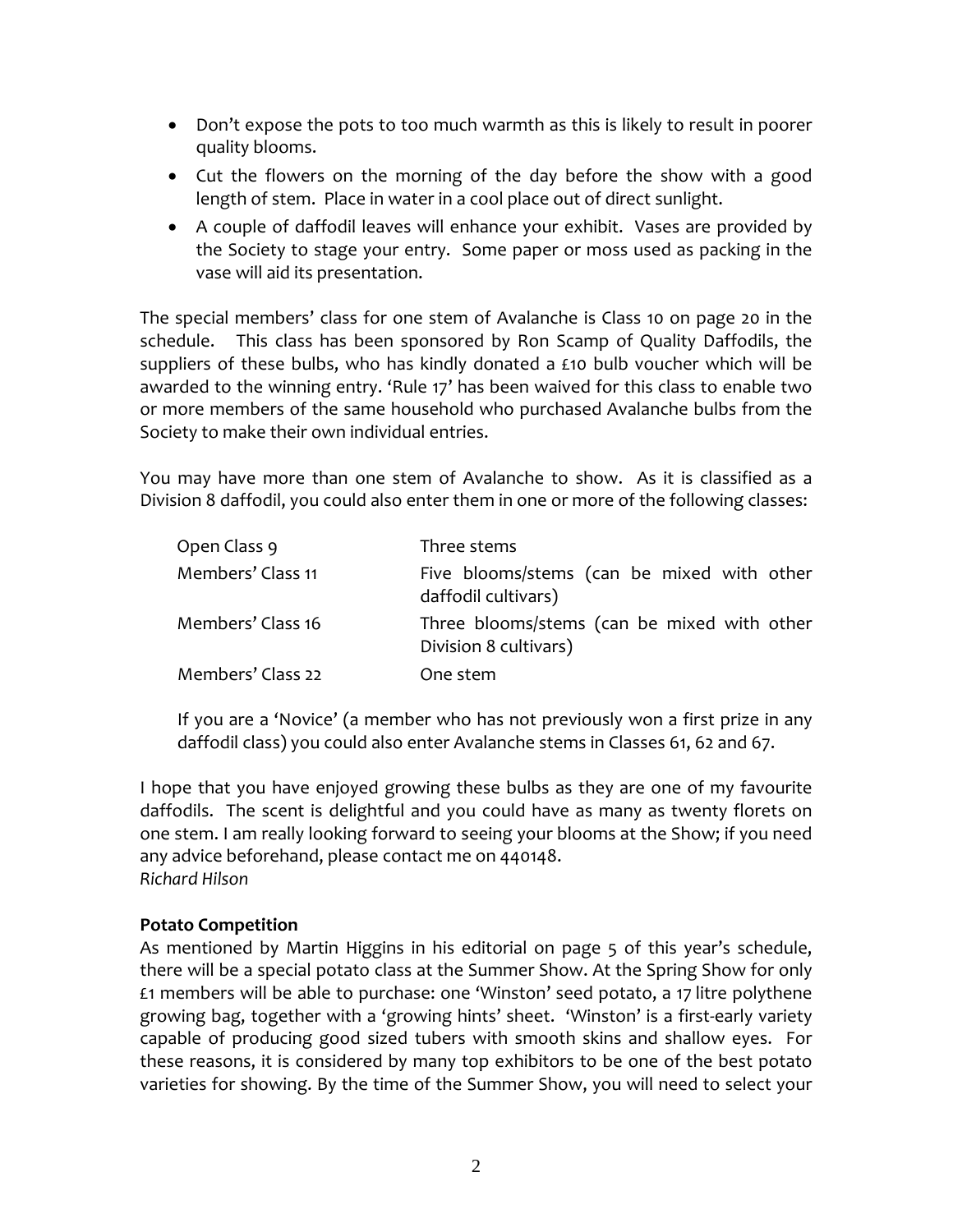best three 'Winstons' grown in the bag to enter the competition and you should still have plenty spare for the kitchen. *Richard Hilson*

#### **Garden Visits for 2011**

Set out below are the details for this year's garden visits as referred to on the back of the Show Schedule. Because of the popularity of the outings only members of the Society may purchase tickets. This means that tickets may not be bought either by members for their guests or by non members of the Society. Last year there were plenty of unallocated lifts available on the self drive / seek a lift trip, so please do not be put off from applying just because you do not have transport.

Please ensure that all queries etc about outings are made to me, Ann Higgins (484120) as some members contact Alison and Michael Elliott who only have to refer the matter on to me, and they have enough to do for the Society without us needlessly adding to it.

A separate cheque should be sent for **each** trip.

# *Coach Trip – Merriments & Lullingstone Castle – Friday 24 June*

Created during the early 1990s the beautiful gardens at Merriments comprise of four acres of densely planted borders. They provide the winning combination of a plants person's delight laid out with the benefit of an artistic eye. In addition to the gardens there is a nursery and tea room / restaurant. It is proposed to have a morning visit with lunch taken before leaving. There are no picnic facilities.

After lunch we will visit Lullingstone Castle which is more accurately described as a moated manor house rather than a traditional castle. It has only been owned by five families over the last 900 years. The present manor house (which will not be open at the time of our visit) was built in 1497 and has been the home of the fifth family to live on the site ever since. It is in a beautiful setting having a fifteen acre lake, and offers:

- The two acre World Garden which aims to show where many of the plants we use in our own gardens come from by being planted in their respective country of origin. It was planned by Tom Hart Dyke during his captivity when he was held for nine months by guerrillas in the Panamanian jungle whilst on a plant hunting expedition that went dangerously wrong.
- The Hot and Spikey House which displays the diversity of Cacti, Succulents and **Bromeliads**
- A Norman church
- Tea and cakes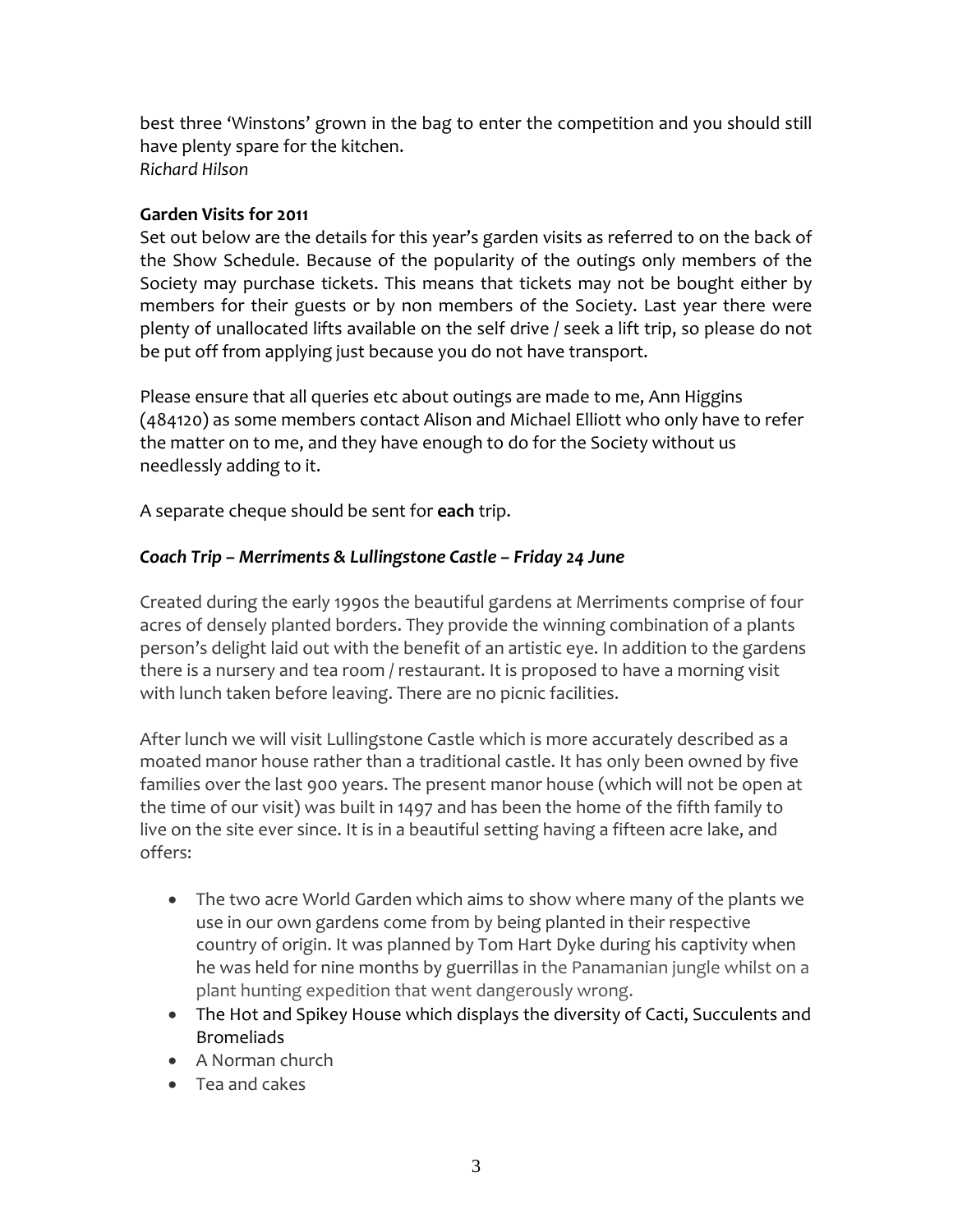The coach will leave Lindfield at 9.00am and it is anticipated that it will return by 7.00pm. The cost of a ticket will be £23.00 which covers coach travel, tips and entrance to both gardens. **Please use the attached application form at the end of this newsletter to order tickets.**

## *Coach Trip – Audley End House & Gardens – Thursday 21 July*

Audley End is an English Heritage site with a spectacular Jacobean mansion and a park laid out by Capability Brown. It offers:

- Organic kitchen garden
- Parterre
- Parkland
- Stable yard with horses and multimedia exhibition about the estate and its workers
- Entry to the Mansion (included in the ticket price) which is considered to be one of the most magnificent houses in England
- Tea room and separate café

The coach will leave Lindfield at 8.30am and it is anticipated that it will return by 6.30pm. The cost of a ticket will be £22.00 for the over 60's or £23.50 for those who are younger, this covers coach travel, tip and entrance. However for English Heritage members it will be £12.60, as you will only have to pay for the coach travel and tip. If you are an English Heritage member it is important that you indicate this on the attached application form, as well as how many members in your party are covered by similar membership. All those claiming English Heritage membership will need to have their membership cards with them on the day of the trip otherwise they will have to pay the full entry cost to gain admission. **Please use the attached application form at the end of this newsletter to order tickets.**

# *Self Drive / Seek‐a‐Lift – Loseley Park – Tuesday 9 August*

This will be to Loseley Park, near Guildford on Tuesday 9 August and offers the following:

- A 2.5 acre Walled Garden which is based partly on a design by Gertrude Jekyll, and has been compared favourably with gardens of national repute. It contains flower gardens, herb gardens and vegetable garden. Plenty of seating allows one to admire different areas of the Garden at leisure and the whole is surrounded by a magnificent wall of similar age to the House.
- A recently planted Wildflower Meadow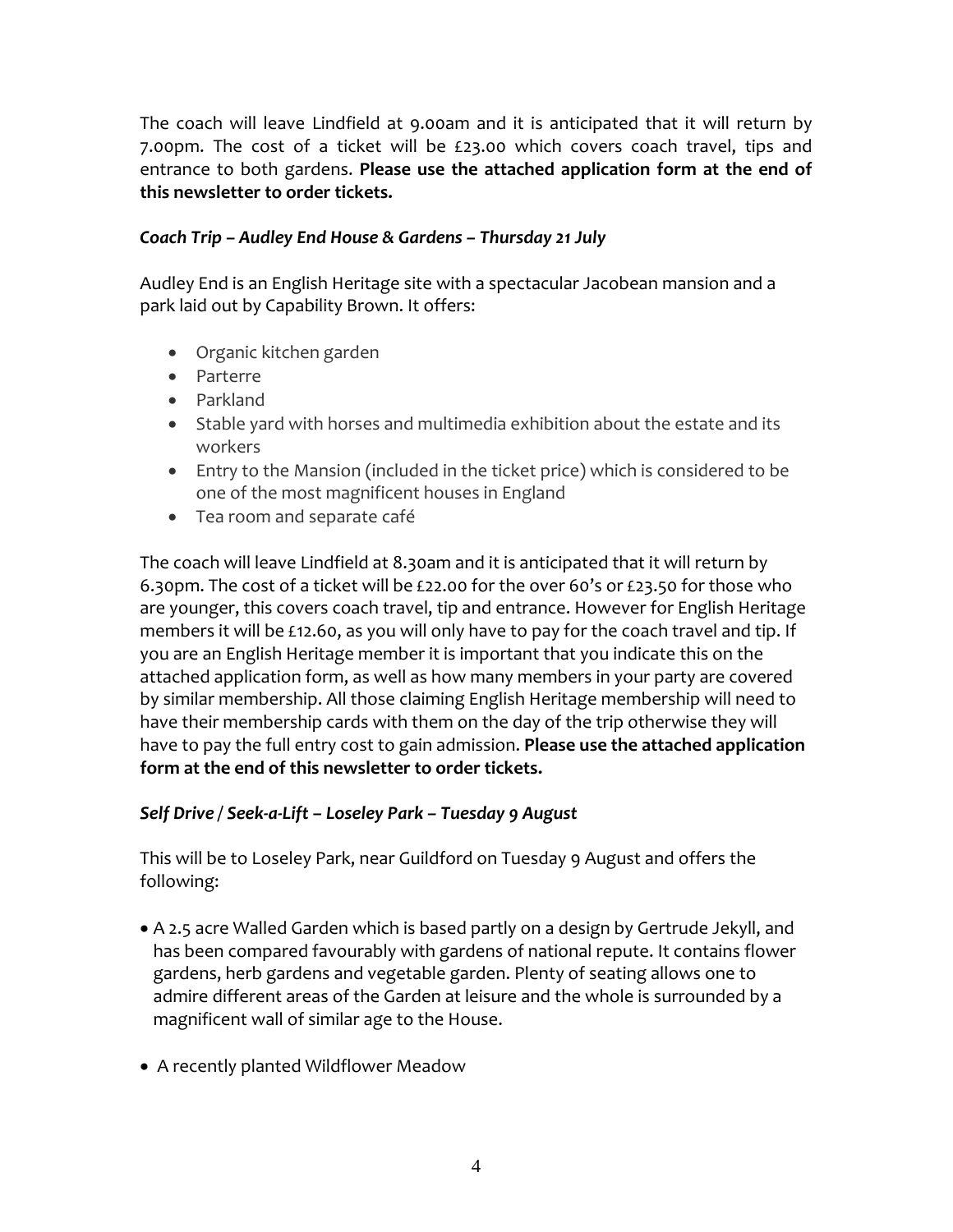- A Moat
- Lake Walk
- The House of the More-Molyneux's which contains many works of art including 16<sup>th</sup> century furniture. Elizabeth 1 visited on four occasions and you can see the bedroom she chose to stay in. Other historic connections with the House include Sir Thomas More and the poet John Donne.
- Tea Room, providing light lunches etc
- Picnic area
- Gift Shop

There will be a group charge of £7 each which will cover entry to the Garden as well as a guided tour of the House.

Two tours of the House have been provisionally booked for 2.20pm and 2.40pm but these times may alter nearer the time once I know the number who will be visiting. Please note that you may only go round the House as part of a guided tour so if you are not ready for your time slot you will forgo your opportunity to do so.

As the Courtyard Tearoom is rather small and often gets busy Loseley Park recommends that groups pre‐book their catering so that queues can be avoided and a seat guaranteed. I have therefore decided to take advantage of this option and you will find after the tour application forms at the end of this newsletter there is a menu for you to make your selection. You do not have to have coffee, lunch and tea; you may choose to have just one or two of the three. If you do not return the menu with your application, together with a cheque to cover the cost of your selection, I will assume that you do not want to use the catering facilities. You may however picnic in the two small picnic areas, but picnics are not permitted elsewhere in the gardens.

If you wish to come on this visit please complete the appropriate form at the end of the newsletter. As those who wish to, are due to have coffee at 11am, but to benefit from the group charge we need to enter at the same time, **we will therefore all meet at 10.45am in the courtyard adjacent to the entry to the walled garden**.

Members having a car are asked to indicate whether they are prepared to offer a lift to those who do not and if so how many. Members not having transport should indicate accordingly on the form and I will attempt to link you up with someone; although obviously I cannot promise that there will be enough lifts available, but based on previous years' experience there should be more than enough. **Please**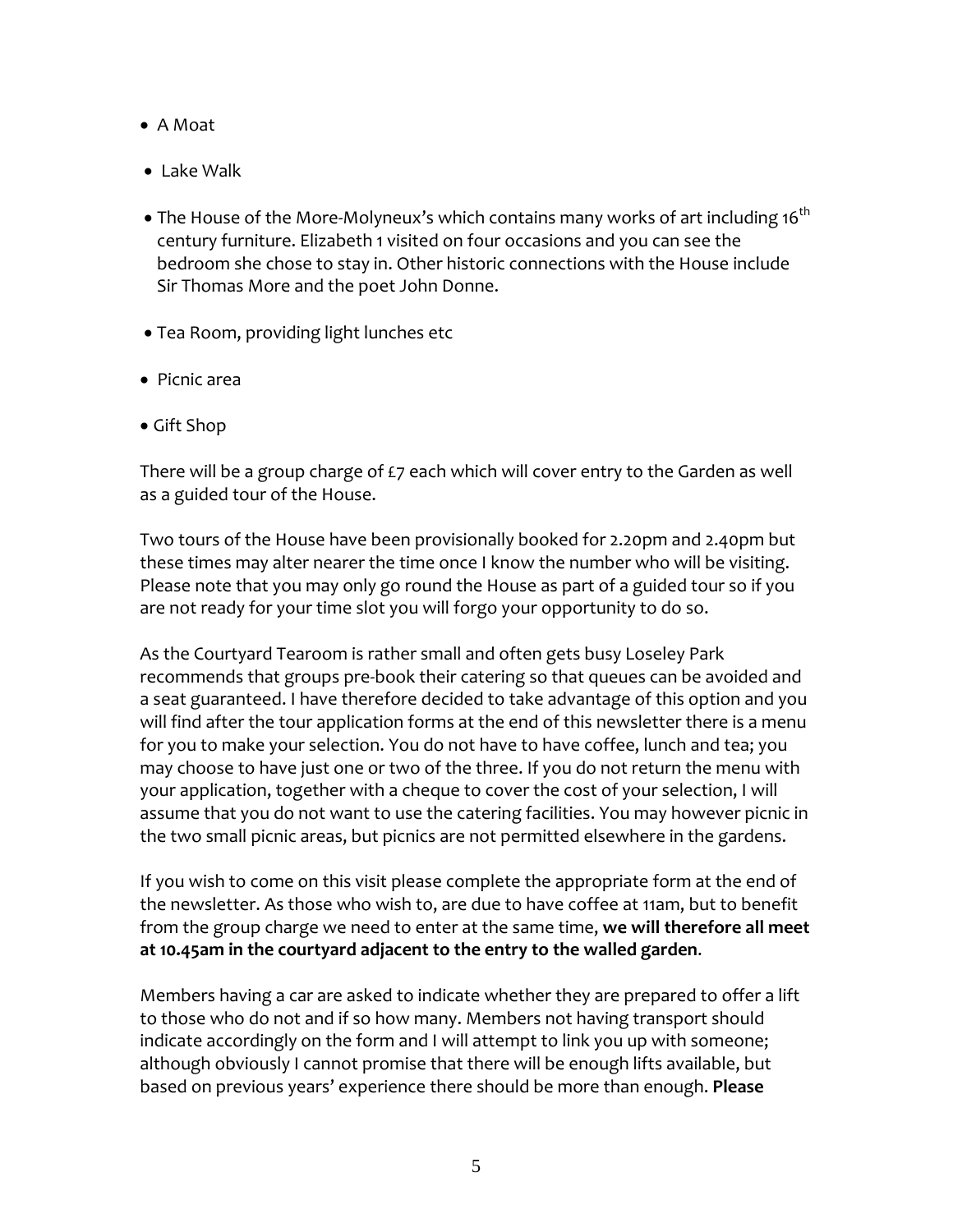**remember to return your menu choices if you want to take advantage of this option**.

A suggested route will be sent out later to all those who will be driving. *Ann Higgins*

### **Greeting Cards Advert**

In the Show Schedule on page 36 the contact details line has been omitted from John Terry's Greeting Cards advertisement. This should have read:

### **John Terry 01342 326317**

We apologise both to John and to you for the omission.

### **Publicity Officer**

I took on this post shortly after we arrived in the area in 2007 but now feel I would like a different role in the Society and wish to stand down at the November AGM. The most important part of the job is producing the posters for our talks and shows, so you do need access to a computer. Several people help to distribute them. I also send notices to the Middy and other media about our forthcoming events and pass on information from other groups about their events. All my expenses for things like printer ink and paper are reimbursed. I am a member of the LHS committee as I need to know what is going on! I have got to know a lot of people and learnt a great deal while doing the work, so if you are looking for a new challenge do give me a call on 451363 and have a chat.

*Rosemary Humphreys*

# **Top Nurseryman Visits Lindfield**

We ended the year on a high note at our AGM with a talk from Graham Gough, owner of Marchants Hardy Plants, reputed to be one of the finest small nurseries in the UK. Graham is a lively speaker whose delivery is enhanced by his early training as a tenor. He took the audience through the 'gardening year' in the nursery – which also gave us many useful tips for our own gardens.

He purchased Marchants (the name of the cottage) in 1998. At the time, he was looking for somewhere within 15 miles of his native Newhaven but didn't fully realise how unsuitable the local clay and strong winds were for a nursery! Some 11 years later the garden and nursery are still evolving. While the garden is relatively small, it packs in a great number of plants and the landscaping is interesting. The big plus for gardeners is that many of the plants available in the nursery can be seen growing in the garden, so you can visualise them in your own plot.

Marchants specialises in herbaceous perennials and grasses – we loved *Pennisetum villosum* with its spectacular, huge creamy‐white flowers. When we visited towards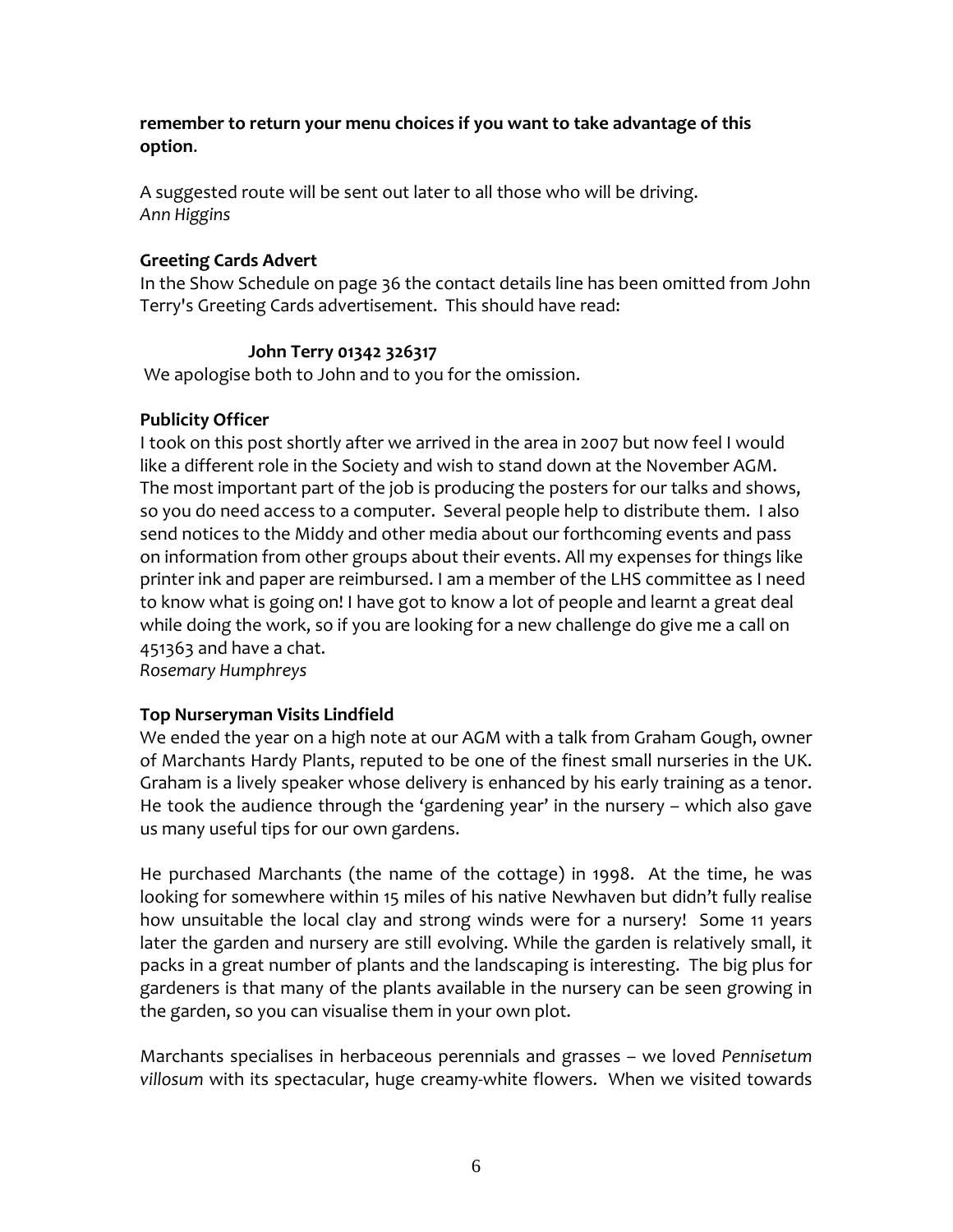the end of the summer the *Phlox paniculata* were also looking splendid. Virtually all the plants are grown on the nursery and prices are very competitive.

The nursery re-opens on the 16<sup>th</sup> March, Wednesday to Saturday inclusive 9.30am – 5.30pm; but the garden (for which there is an entry charge) opens in May. There is no mail order but catalogues can be ordered or viewed on the website: [www.marchantshardyplants.co.uk](http://www.marchantshardyplants.co.uk/)

Marchants Hardy Plants is at 2 Marchants Cottages, Mill Lane, Laughton, E. Sussex BN8 6AJ (Laughton is 7 miles east of Lewes) Phone/fax 01323 811737. *Rosemary Humphreys*

#### **Sundries Centre**

The Sundries Centre will be open as usual throughout the year for all your growing needs. Once again early ordering has meant that the shed is well stocked with many items at last year's prices – before the VAT increase – so many prices remain unchanged. A price list is included towards the end of this Newsletter.

Our new much more secure shed allows us to stock a much wider range of products, so it would be most helpful if members could tell us what else they would like to see on the shelves. Items which are available include:

Hose Pipe & Hose Accessories Hanging Baskets – both Wicker and Wire – together with liners and woolmoss Full range of pots A wide range of tools to individual order: Forks, Hoes, Shears, Spades etc. And many more!

All items are of the best quality and by purchasing through the Sundries Centre you benefit from our usual low prices. If you are thinking of buying any of these things, or there is anything else we should have on the shelves, contact me by phone, email or at the shed and I will give you a price. Two weeks' notice would be needed to obtain any items not currently stocked. I look forward to hearing from you.

# **Spring Opening Dates from 9.30am‐11.00am**

| February     | Sunday 6 <sup>th</sup>    |
|--------------|---------------------------|
| February     | Saturday 19 <sup>th</sup> |
| March        | Sunday 6 <sup>th</sup>    |
| March        | Saturday 19 <sup>th</sup> |
| March        | Sunday 27 <sup>th</sup>   |
| April        | Saturday 9 <sup>th</sup>  |
| <b>April</b> | Sunday 17 <sup>th</sup>   |
| <b>April</b> | Saturday 30 <sup>th</sup> |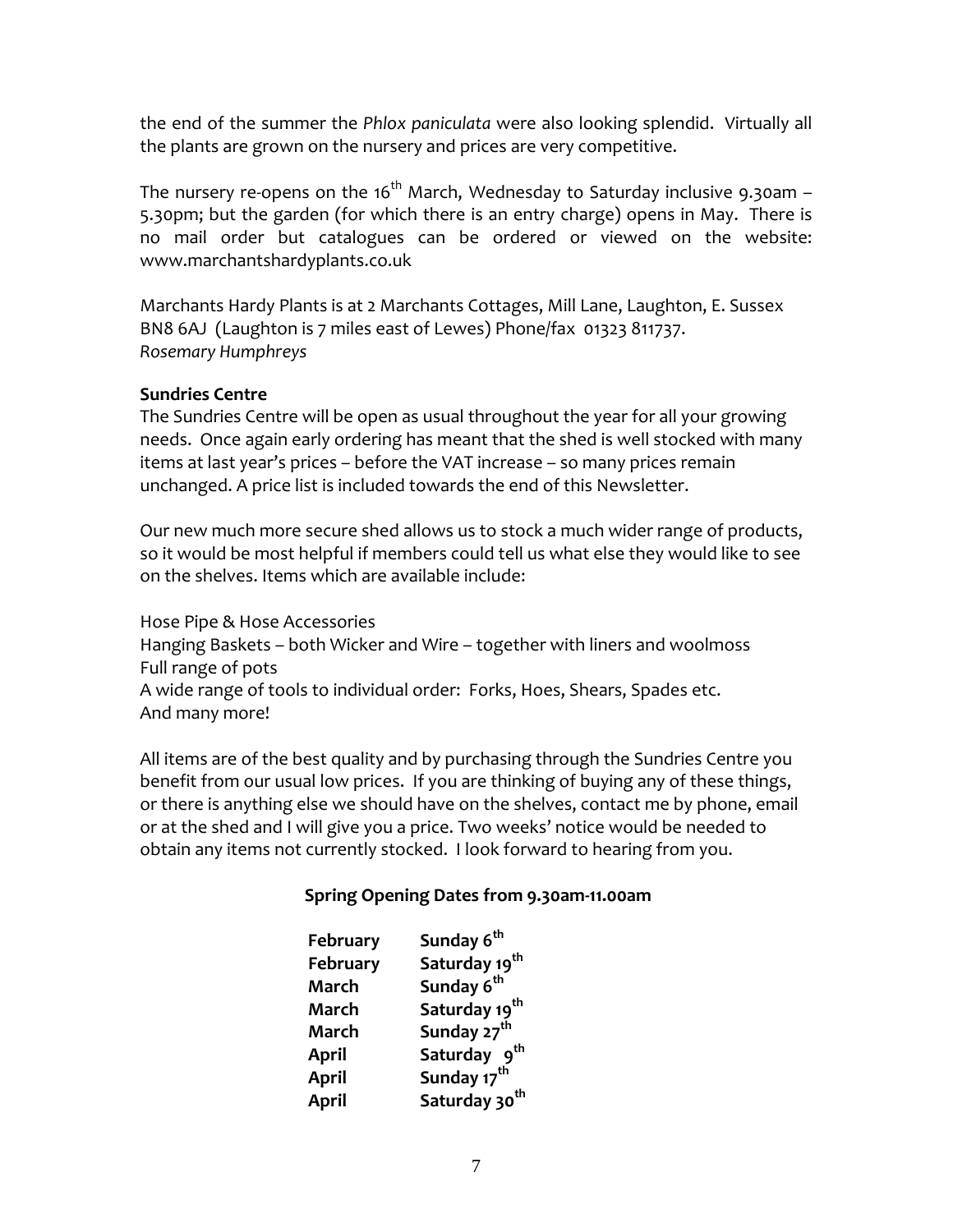| May  | Sunday 8 <sup>th</sup>    |
|------|---------------------------|
| May  | Saturday 14 <sup>th</sup> |
| May  | Saturday 21 <sup>st</sup> |
| June | Sunday 5 <sup>th</sup>    |
| June | Saturday 18 <sup>th</sup> |

*Noreen Smith* 

#### **Christmas Social**

What great fun to have a Christmas Social in January! We hope that everyone agrees that we did the right thing in cancelling the Social on the  $3<sup>rd</sup>$  December when all that snow lay round and about. One or two members were unable to make the new date but a hundred of us sat down and had a very entertaining evening. As usual we must thank those unsung heroes who: laid the tables, cut up the food, made up the plates, made mince pies, served at the bar and waited on tables; these are the people who should have all our thanks ‐ it really is a Team effort.

We must also thank Tony the Steward and Sue in the kitchen who really put themselves out to help us. The entertainers Nicholas and Simon Hancock were also amazing, their Flanders and Swann was most amusing but their second stint, of an old favourites sing‐along was particularly enjoyed by all. We wrote and thanked Nicholas and received the following reply:

'I am glad it all went down well - we had a great time, and it was brilliant to have such a *lively enthusiastic and responsive audience. We hope you all have an excellent year in the gardens, allotments, smallholdings etc, and end up with some marrows worth singing about!'*

The Committee has discussed whether a January Social should be tried again (it cannot be this year as everything is already booked) and were very much undecided. Some thought that there was too much going on in December whilst others felt it was tradition and wanted to keep crackers, mince pies and the carols. Perhaps you could let us know what you think. You could always email us using the website [www.lindfieldhorts.org.uk](http://www.lindfieldhorts.org.uk/) *Alison & Michael Elliott*

# **February Talk – An Apology**

We would like to apologise to all those members who attended the February talk, Kitchen Gardens with Flowers and Natural Structures. As you will be aware we had a major computer problem which was not adequately explained on the night. The Society owns a PowerPoint projector which runs using Microsoft whereas the speaker had an Apple Mac computer which uses a different operating system and sadly we could not get one to talk to the other. Please accept our apologies as this technical blip ruined what would have been a very good talk. *Committee*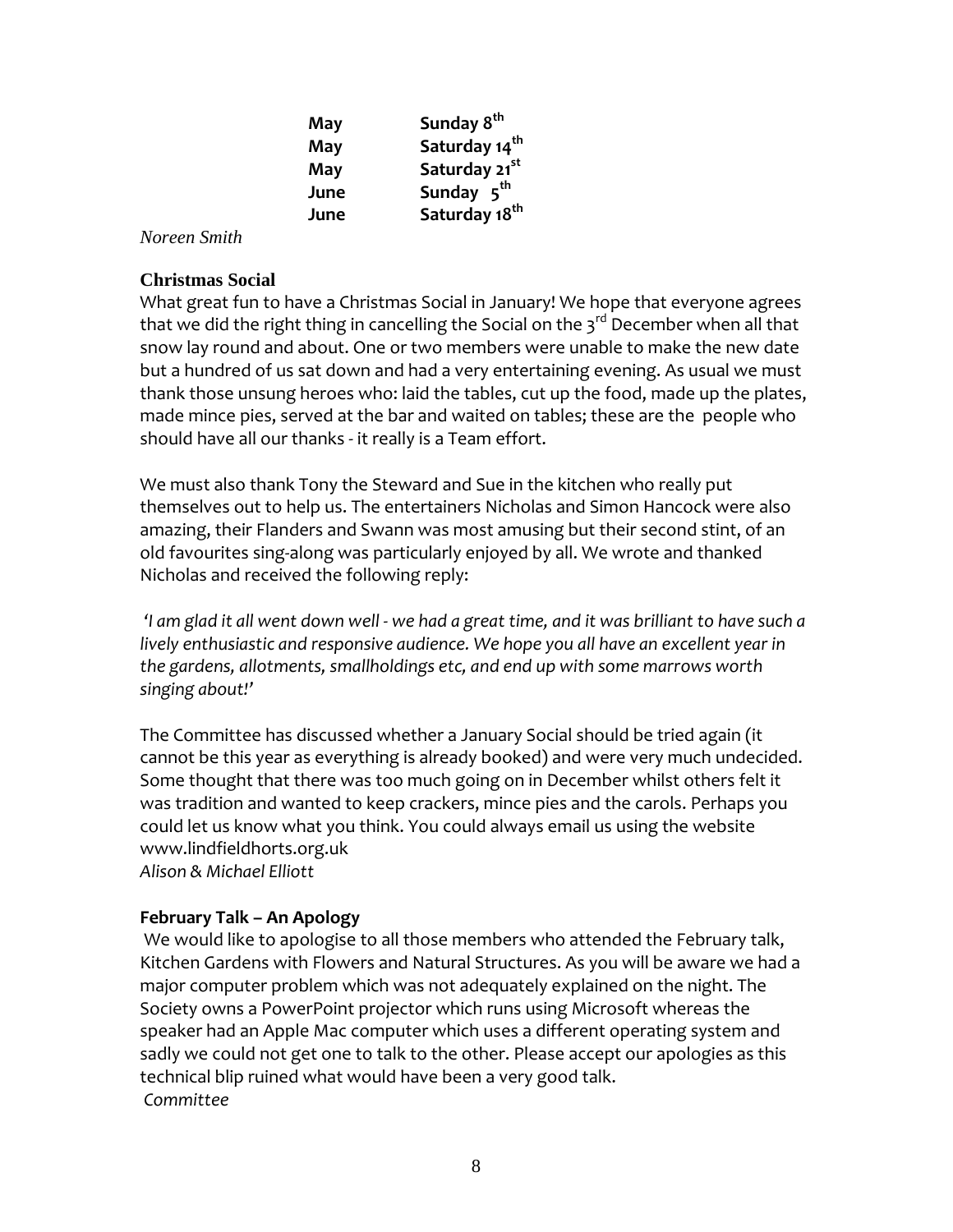#### **Newsletter by Email**

All members who are on email are offered the opportunity to receive their newsletter on the day it is published. Just go to: [www.lindfieldhorts.org.uk](http://www.lindfieldhorts.org.uk/) and click on 'email us' on the shed door and ask for your newsletter by email. Why not at the same time view our website, which is really great thanks to the efforts of our Webmaster Tim Richardson who can be contacted with your suggestions in the same way. *Committee* 

#### **Sponsor a Class**

As usual I am appealing to members to sponsor a show class in 2011. Putting on a show is really quite expensive and members sponsorship makes so much difference to the economics of our shows. Just one class in one show would cost £2.00; the same class in all three shows £6.00 and a specialist class in one show £5.00, and in all three shows £15.00. If anyone could help we would be most grateful. You could just for a bit of fun, sponsor a class and challenge one of your friends or relations to win it back or you could give it as a present to one of those people who already have everything.

*Michael Elliott*

#### **Garden Pride Discount Scheme**

As members will be aware they receive a 10% discount at Garden Pride, Ditchling whereas members of the general public only get 5% when using the Garden Pride loyalty card. If members do not use this facility once in every nine months the discount will drop to 5%. So if you have not used your card for sometime, it is suggested that next time you visit Garden Pride you go to the Customer Services Desk and have your card checked and if necessary altered. Just to be on the safe side please take your Membership Card with you. Members who have not got this facility should join the scheme as an ordinary member of the public and then when you receive your loyalty card you should have it updated as above. *Committee*

#### **Appeal to help the KEH**

The Village's Grand Old lady the King Edward Hall was 100 years old on the 11<sup>th</sup> of January this year and she is still very much fit for purpose. The KEH does not make large profits and relies on the income from Village Day to help maintain the fabric of the building. As usual Alison and I will be running a tombola stall on Village Day to help raise funds for the Hall and would ask members whether they could contribute a prize for that stall. Any small unused, unwanted gift would be fantastic, we will even allow you to come and try to win it back! One of the reasons why our membership subscription and our charges at the door are so low is that the King Edward Hall charges us very preferable rates for our meetings and shows. So please help us. Many thanks *Michael Elliott*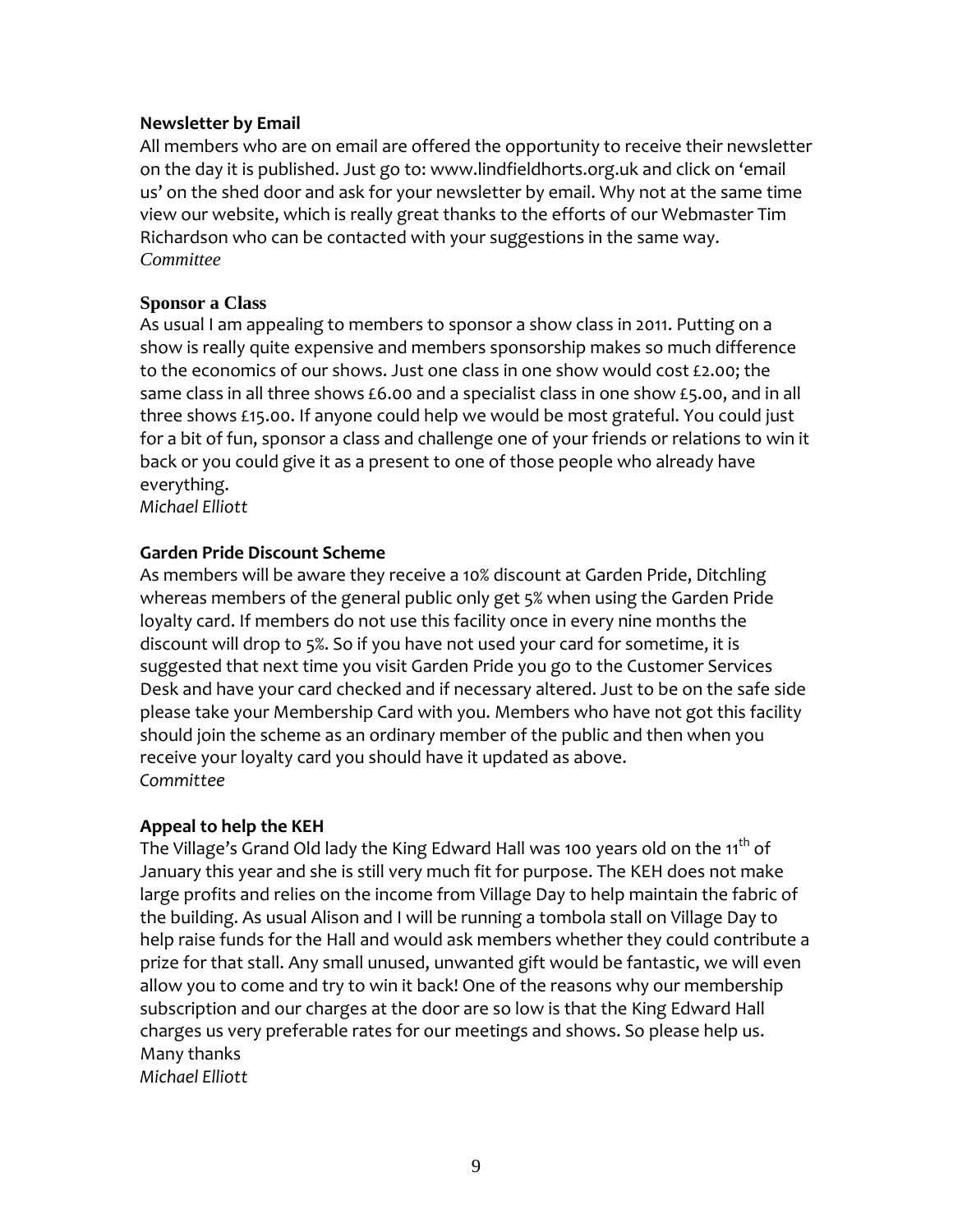# **L H S SUNDRIES CENTRE PRICE LIST 2011**

| <b>Compost Cocofibre</b>               | 9.35  | <b>Maxicrop +SEQ 10lt</b><br>42.95          |       |
|----------------------------------------|-------|---------------------------------------------|-------|
| <b>Compost Ericaceous 40lt</b>         | 3.65  | Maxicrop +SEQ 1lt                           | 4.80  |
| <b>Compost JAB Multipurpose 60 ltr</b> | 3.30  | 39.30<br><b>Maxicrop Tomato Feed 10lt</b>   |       |
| <b>Compost Sinclair All Purpose</b>    | 6.00  | <b>Maxicrop Tomato Feed 1lt</b>             | 4.40  |
| <b>Compost Sinclair Potting 75lt</b>   | 5.95  | <b>Osmocote Tablet 5gm</b>                  | 0.05  |
| <b>Growbag Arthur Bowers</b>           | 1.85  | <b>Phostrogen Pro Bucket 4kg</b>            | 12.40 |
| JI Compost No3                         | 3.00  | Rosefood 4k                                 | 4.10  |
| <b>JI Compost Potting Economy</b>      | 2.90  | Rose Food 25kg                              | 20.40 |
| <b>JI Compost Seed Economy</b>         | 2.10  | <b>Seaweed Calcified 4kg</b>                | 4.00  |
| <b>Peat Shamrock mdm 125lt</b>         | 9.45  | <b>Seaweed Calcified 25kg</b>               | 20.00 |
| <b>Potting Grit - Tunstall</b>         | 3.85  | <b>Sulphate of Amonia 4kg</b><br>3.40       |       |
| Sand (potting)                         | 3.80  | <b>Sulphate Ammonia 25kg</b>                | 16.95 |
| <b>Vermiculite 5ltr</b>                | 1.00  | <b>Sulphate of Iron 4kg</b>                 | 3.10  |
|                                        |       | <b>Sulphate Iron 25kg</b>                   | 15.30 |
|                                        |       | <b>Sulphate of Potash 4kg</b>               | 8.35  |
| <b>FERTILISERS</b>                     |       | <b>Sulphate Potash 25kg</b>                 | 41.75 |
| <b>Bone meal 4kg</b>                   | 4.00  | <b>Tomorite 2.5ltr</b>                      | 10.95 |
| <b>Bone Meal 25kg</b>                  | 18.30 |                                             |       |
| Fish Blood & Bone 4kg                  | 3.25  |                                             |       |
| Fish Blood & Bone 25kg                 | 16.30 | <b>INSECTICIDES/PESTICIDES</b>              |       |
| <b>Garden Lime 4kg</b>                 | 1.40  | 1.70<br><b>Slug Pellets 450gm</b>           |       |
| <b>Garden Lime25kg</b>                 | 5.50  | Fly Traps x25<br>9.90                       |       |
| Garotta 10kg                           | 10.70 | <b>SB Plant Invigorator-organic</b><br>2.50 |       |
| <b>Growmore Granular 4kg</b>           | 4.90  | all in one pesticide and fungicide          |       |
| <b>Growmore Granular 25kg</b>          | 19.50 |                                             |       |
| <b>Groworganic Manure</b>              | 5.75  | <b>SUNDRIES</b>                             |       |
| <b>Groworganic Pellets</b>             | 5.85  | <b>Canes 4ft</b>                            | 0.15  |
| Lawn Feed & Weed                       | 28.40 | <b>Canes 4ftx20</b>                         | 2.90  |
| Lawn Feed Weed mosskiller4kg           | 5.70  | <b>Canes 8ft</b>                            | 0.30  |
| Lawn Feed weed mosskiller25kg          | 28.40 | <b>Canes 8ftx20</b>                         | 5.80  |
| <b>Lawn Food Autumn25kg</b>            | 27.15 | Labels Standard White 4" -25                | 0.35  |
| <b>Lawn Sand25kg</b>                   | 8.15  | <b>Rootrainers 32x12cm</b>                  | 3.45  |
| <b>Maxicrop complete 10lt</b>          | 39.30 | <b>Split Canes sticks/100</b>               | 1.10  |
| <b>Maxicrop complete 1lt</b>           | 4.40  | Twist Ties 6" sp per 100                    | 0.70  |
| Maxicrop Mosskiller&lawn Tonic 10lt    | 41.35 | <b>Twist Ties per 1000</b>                  | 6.00  |
| Maxicrop Mosskiller&lawn Tonic 1lt     | 4.60  | Pots 13F                                    | 0.15  |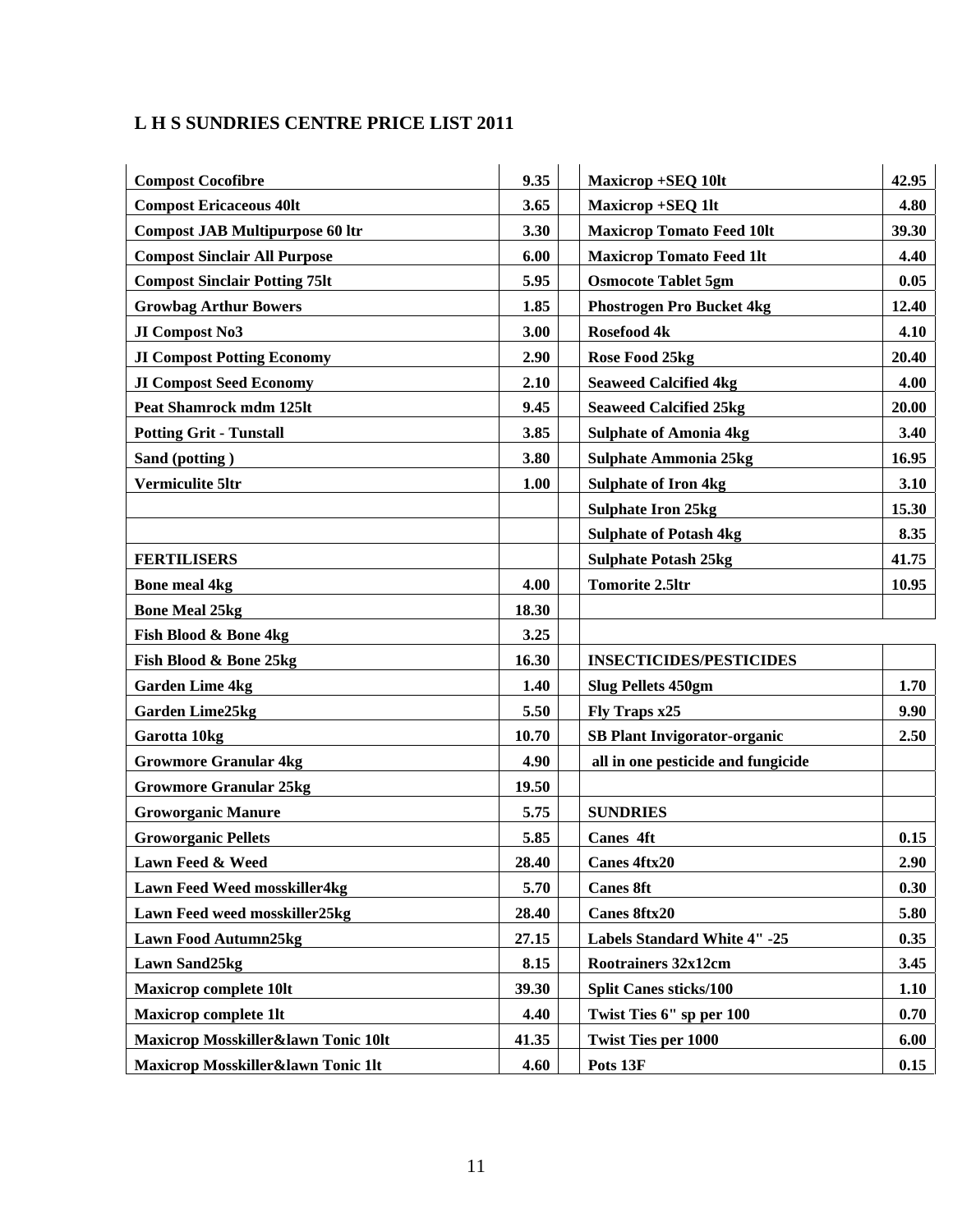# *COACH TRIP TO MERRIMENTS & LULLINGSTONE FRIDAY 24 JUNE 2011*

**TICKETS MAY ONLY BE PURCHASED FOR USE BY MEMBERS OF THE LINDFIELD HORTICULTURAL SOCIETY.** 

**THE COACH WILL LEAVE LINDFIELD AT 9.00am WITH AN ANTICIPATED RETURN AROUND 7.00pm. THE COST OF A TICKET COVERS COACH TRAVEL, ENTRY AND TIPS.** 

PLEASE ENCLOSE:

- COMPLETED APPLICATION FORM
- A CHEQUE FOR TICKET(S) AT £23.00 EACH
- A STAMPED SELF ADDRESSED ENVELOPE FOR THE RETURN OF YOUR TICKETS (**PLEASE DO NOT FORGET TO INCLUDE THIS!!**)

(please cut)

# **TICKET APPLICATION FOR MERRIMENTS & LULLINGSTONE ON FRIDAY 24 JUNE 2011**

………………………………………………………………………………………………

I am a member of LHS and wish to apply for …… ticket(s) at £23.00 each for the following members of LHS:

Names with contact telephone numbers ……………………………………………..

………………………………………………………………………………………..

………………………………………………………………………………………..

Address for tickets to be sent to ……………………………………………………..

…………………………………………………… Post Code ……………………..

I enclose a cheque for £ ………… made out to LHS (a **separate** cheque for each outing).

Please send this tear off slip, SAE and your cheque to:

**Mrs Ann Higgins, 39 Dukes Road, Lindfield, West Sussex RH16 2JQ Tel: 484120**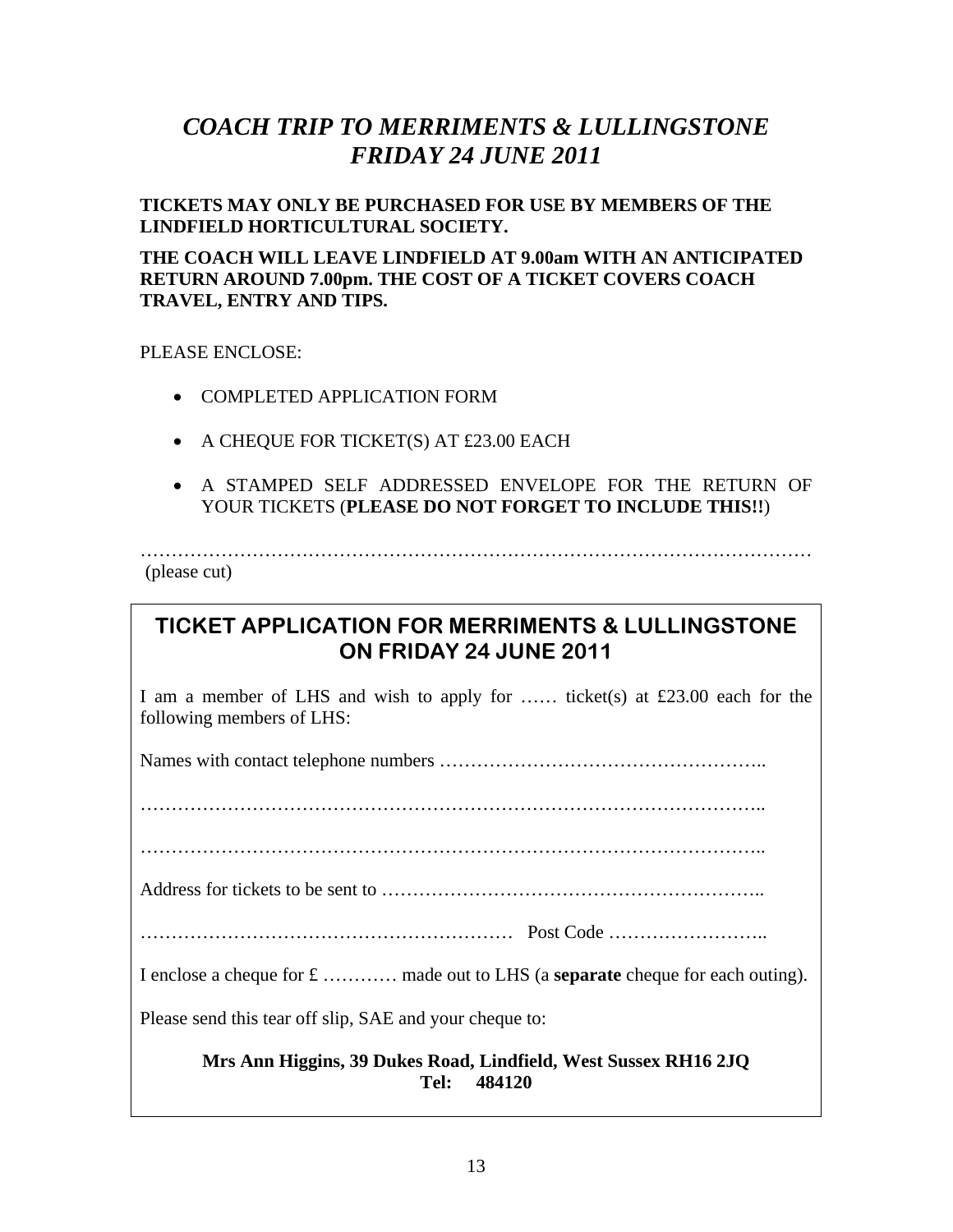# *COACH TRIP TO AUDLEY END HOUSE & GARDENS THURSDAY 21 JULY 2011*

**TICKETS MAY ONLY BE PURCHASED FOR USE BY MEMBERS OF THE LINDFIELD HORTICULTURAL SOCIETY. THE COACH WILL LEAVE LINDFIELD AT 8.30am WITH AN ANTICIPATED RETURN AROUND 6.30pm. THE COST OF A TICKET COVERS COACH TRAVEL, TIP AND ENTRY FOR NON ENGLISH HERITAGE MEMBERS (ENTRY IS FREE TO THE LATTER SUBJECT TO YOU HAVING YOUR MEMBERSHIP CARD WITH YOU ON THE DAY OF THE TRIP).** 

#### PLEASE ENCLOSE:

- COMPLETED APPLICATION FORM AS PER OVER THE PAGE (INCLUDING DETAILS OF ANY ENGLISH HERITAGE MEMBERSHIP)
- A CHEQUE FOR TICKET(S) AT £12.60 EACH FOR ENGLISH HERITAGE MEMBERS, **OR** £22.00 FOR NON HERITAGE MEMBERS WHO ARE OVER 60, **OR** £23.50 IF YOU ARE BELOW THIS AGE
- A STAMPED SELF ADDRESSED ENVELOPE FOR THE RETURN OF YOUR TICKETS (**PLEASE DO NOT FORGET TO INCLUDE THIS!!**)

# **PLEASE COMPLETE THE FORM OVER THE PAGE**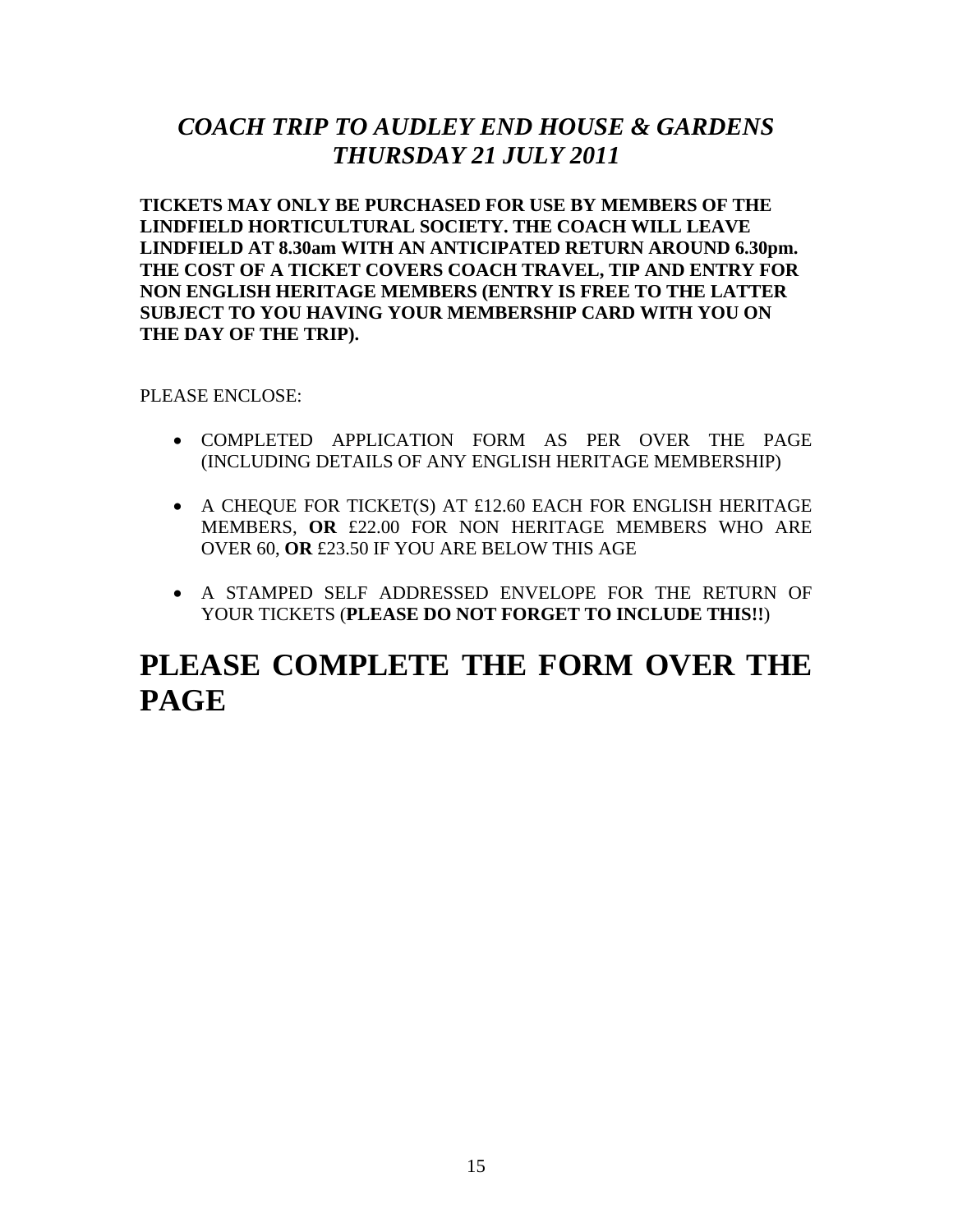…… ticket(s) at £23.50 each

for the following members of LHS:

Names with contact telephone numbers and **if covered by English Heritage membership** 

………………………………………………………………………………………. ……………………………………………………………………………………….. ……………………………………………………………………………………….. Address for tickets to be sent to …………………………………………………….. …………………………………………………… Post Code …………………….. I enclose a cheque for £ ………… made out to LHS (a **separate** cheque for each outing). Please send this tear off slip, SAE and your cheque to:

**Mrs Ann Higgins, 39 Dukes Road, Lindfield, West Sussex RH16 2JQ Tel: 484120**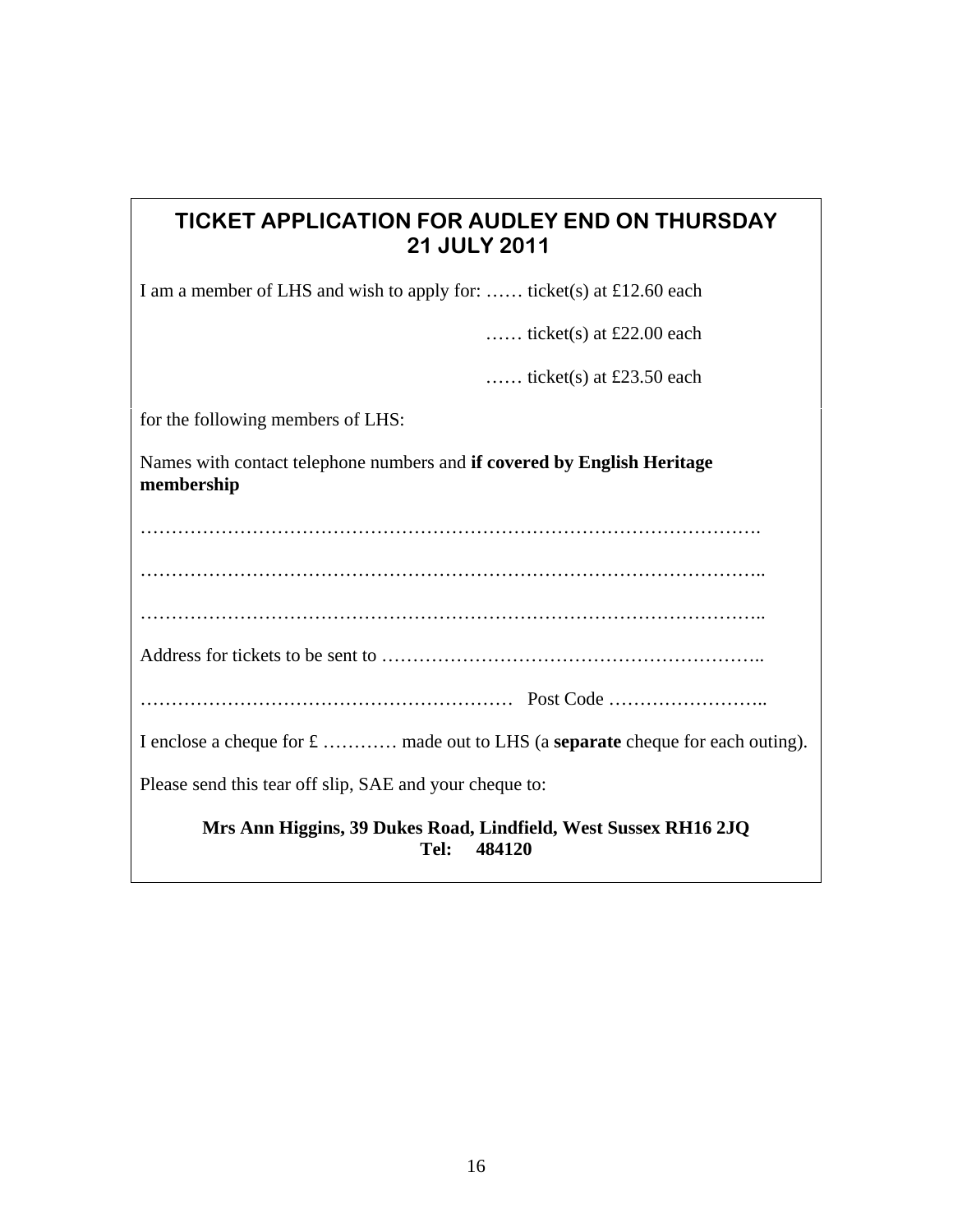# **APPLICATION TO VISIT LOSELEY PARK ON TUESDAY 9 AUGUST 2011**

PLEASE ENCLOSE:

- COMPLETED APPLICATION FORM AND MENU OVERLEAF
- A CHEQUE FOR TICKET(S) AT £7.00 EACH, **PLUS** THE COST OF ANY CHOICES YOU HAVE MADE ON THE MENU OVERLEAF
- A STAMPED SELF ADDRESSED ENVELOPE FOR THE RETURN OF YOUR TICKETS (**PLEASE DO NOT FORGET TO INCLUDE THIS!!**)

|   | I am a member of LHS and wish to visit Loseley Park:                                     |  |  |  |  |
|---|------------------------------------------------------------------------------------------|--|--|--|--|
|   | a) on a self drive basis <b>Yes / No</b>                                                 |  |  |  |  |
|   | <b>OR</b>                                                                                |  |  |  |  |
|   | Yes / No<br>b) I would like a lift                                                       |  |  |  |  |
|   | I wish to apply for  tickets for entry at £7 each at a total cost of £                   |  |  |  |  |
|   | I wish to order food at a cost of £                                                      |  |  |  |  |
| I | ordered)                                                                                 |  |  |  |  |
|   | If you will be driving there are you able to offer a lift to other members? Yes / No     |  |  |  |  |
|   |                                                                                          |  |  |  |  |
|   | Directions will be sent nearer to the date to members who indicate they will be driving. |  |  |  |  |
|   | Please send this form, cheque, separate menu form (if applicable) and <b>SAE</b> to:     |  |  |  |  |
|   | Mrs Ann Higgins, 39 Dukes Road, Lindfield, West Sussex RH16 2JQ [Tel:484120]             |  |  |  |  |
|   |                                                                                          |  |  |  |  |